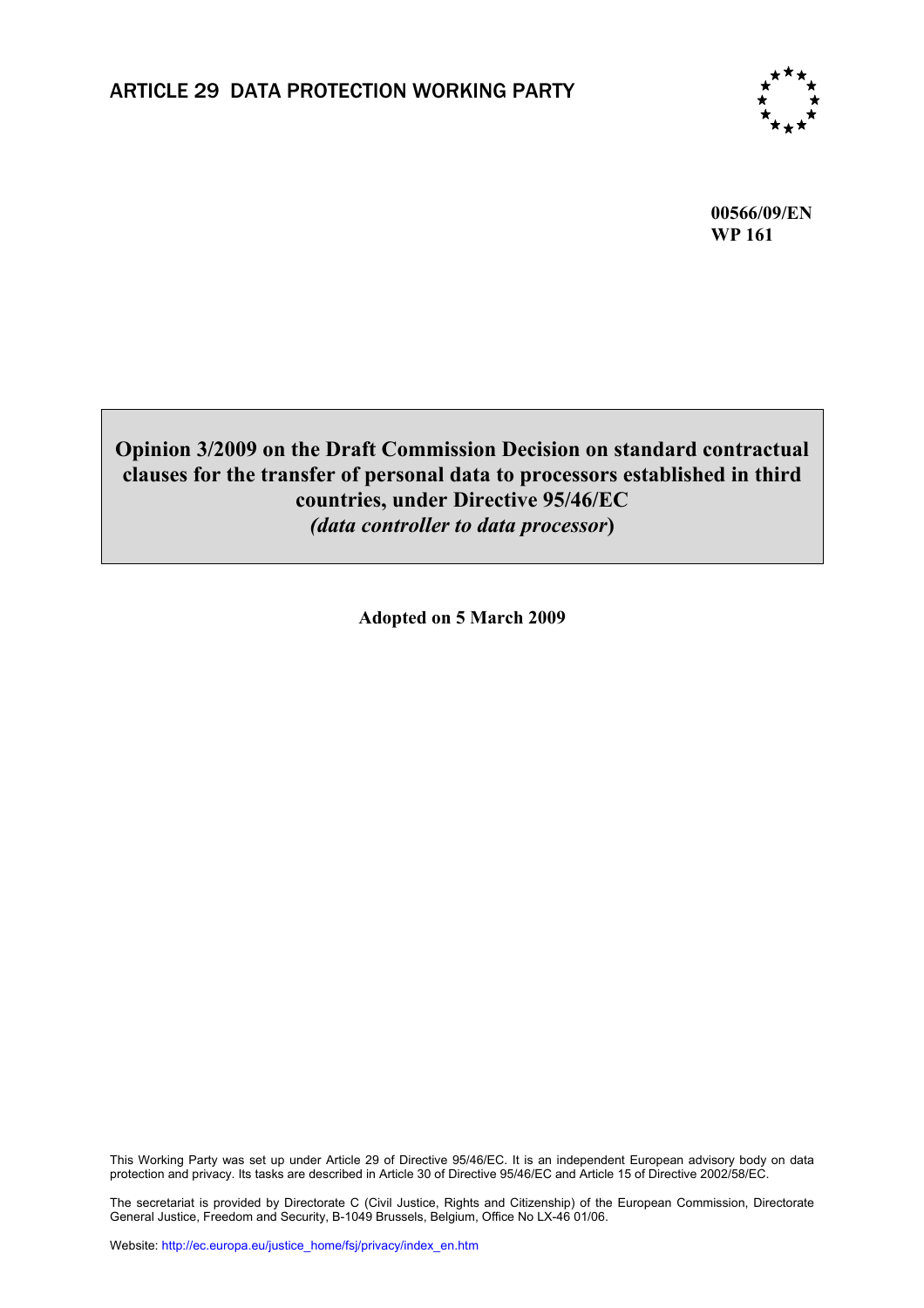### **THE WORKING PARTY ON THE PROTECTION OF INDIVIDUALS WITH REGARD TO THE PROCESSING OF PERSONAL DATA**

set up by Directive 95/46/EC of the European Parliament and of the Council of 24 October  $1995^1$ ,

having regard to Articles 29 and 30 paragraphs 1 (a) and 3 of that Directive,

having regard to its Rules of Procedure and in particular to articles 12 and 14 thereof,

### **has adopted the present Opinion**

### **I. Introduction**

For several years companies and Data Protection Authorities (DPAs) have been working with the standard contractual clauses for the transfer of personal data to processors established in third countries under Directive 95/46 (data controller to data processor 2002/16/EC) approved by the European Commission on 27 December  $2001^2$ .

Although the standard contractual clauses 2002/16/EC provide a solid base for the transfer of personal data, the call for an "update" of this contract has grown louder every year.

The main reason to consider an "update" of the standard contractual clauses 2002/16/EC is simply put the advent of "global outsourcing". As more and more companies not only transfer their data to a processor but to "sub processors" and sometimes transfers data to subsequent "sub-sub processors", the standard contractual clauses 2002/16/EC do not provide a means to deal with these complex onward transfers. Therefore the European Commission considers it necessary to modify the standard contractual clauses 2002/16/EC to make a contract better equipped for current business arrangements by adopting a new Decision based on Article 26(4) of Directive 95/46/EC.

### **II. Comments on the Draft Commission Decision**

#### **1. Main issues**

1

#### **1.1. Subcontracting by processors established in the Community versus subcontracting by processors outside the Community**

The Working Party would like to make some remarks concerning the international sub processing outside the EEA by a processor established in the European Union/EEA, a situation not foreseen in the Draft Commission Decision and that becomes more common in practice day by day.

<sup>1</sup> OJ L 281 of 23/11/1995, p. 31, available at:

http://europa.eu.int/comm/internal\_market/en/media/dataprot/index.htm  $\frac{2}{\text{OOL}}$ 

OJ L 6, 10.12002, p.52. See Opinion of the Working Party n° 7/2001, WP 47) available at: http://ec.europa.eu/justice\_home/fsj/privacy/docs/wpdocs/2001/wp47en.pdf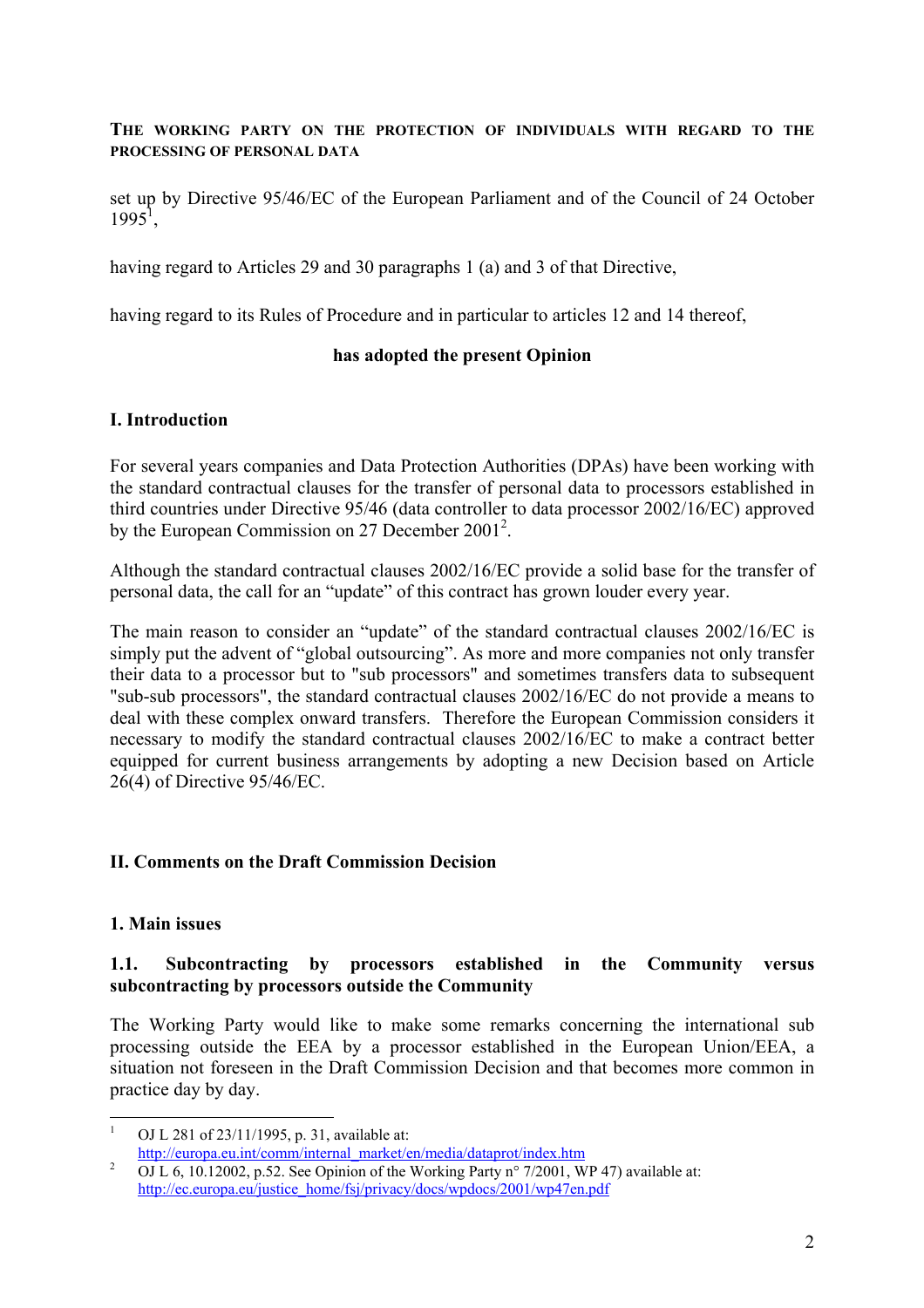The Working Party is aware that the adoption of this Draft Commission Decision would introduce a remarkable flexibility in processing services, as far as the authorization system provided for in Article 26.2 of the Directive is concerned. However, this flexibility would not apply equally to the different players in an increasingly global market. Indeed the Draft Commission Decision would allow a processor established in a third country to carry out onward transfers for the purposes of sub processing only with an authorization granted by the controller, while those processors established in the EU/EEA and which would like to subcontract part of their processing activities to a sub processor in a third country should continue to use the current legal system. This situation could cause a competitive disadvantage for European companies that would be required to bear an administrative burden greater than that of their equivalents in third countries, in order to perform equivalent processing as service providers.

The Working Party can not forget, however, the different legal nature of intra community and international transfers. This is reflected in the Directive, which regulates these issues in two different Sections.

Therefore, the Working Party considers it necessary to find a legal solution that would allow international sub processing by processors established in the EU/EEA without generating unnecessary inequalities in the market. In this regard, the Working Party urges the Commission to develop promptly a new separate and specific legal instrument that allows international sub processing by processors established in the Union to sub processors in a third country. Such an instrument could for instance take the form of a new set of Standard Contractual Clauses, through which the controller and the processor established in the EU/EEA could provide for trans border sub processing, in accordance with the necessary and adequate guarantees for such transfers.

Aware that the drafting of an instrument as proposed may need time, the Working Party understands that, in the absence of a specific Community legal instrument, the trans border sub processing of data processing services by processors established in the EU/EEA deserves a response from the national supervisory authorities. Thus, without prejudice to the rights and obligations of national supervisory authorities under their domestic law to adopt the authorizations provided for in Article 26.2 of the Directive, the Working Party encourages national supervisory authorities to consider as an adequate guarantee for the international sub processing contracts entered into by the controller and a processor in the EU/EEA that they apply by analogy the same principles and guarantees of these Standard Contractual Clauses. That is to say, contracts made between an EU/EEA data controller and an EU/EEA data processor under which the controller authorises the transfer of data to a sub-processor outside the EU/EEA should be viewed by a national data protection authority as providing adequate protection for the rights of the data subjects whose data is being transferred if they apply by analogy the same principles and guarantees of these Standard Contractual Clauses 2002/16/EC. This would amount to a similar regime to that provided by the Draft Decision to processors outside the EU.

In this regard the Working Party invites the Commission to consider whether the Commission Decision adopting the standard contractual clauses could contain a statement explaining this question, for instance by including specific recitals in the Commission Decision which would expressly provide the possibility for Member States to authorize international transfers based on the Standard Contractual Clauses annexed to the Commission Decision to sub processors established outside the EU/EEA in the specific situation in which both the controller and the processor are established in the EU/EEA.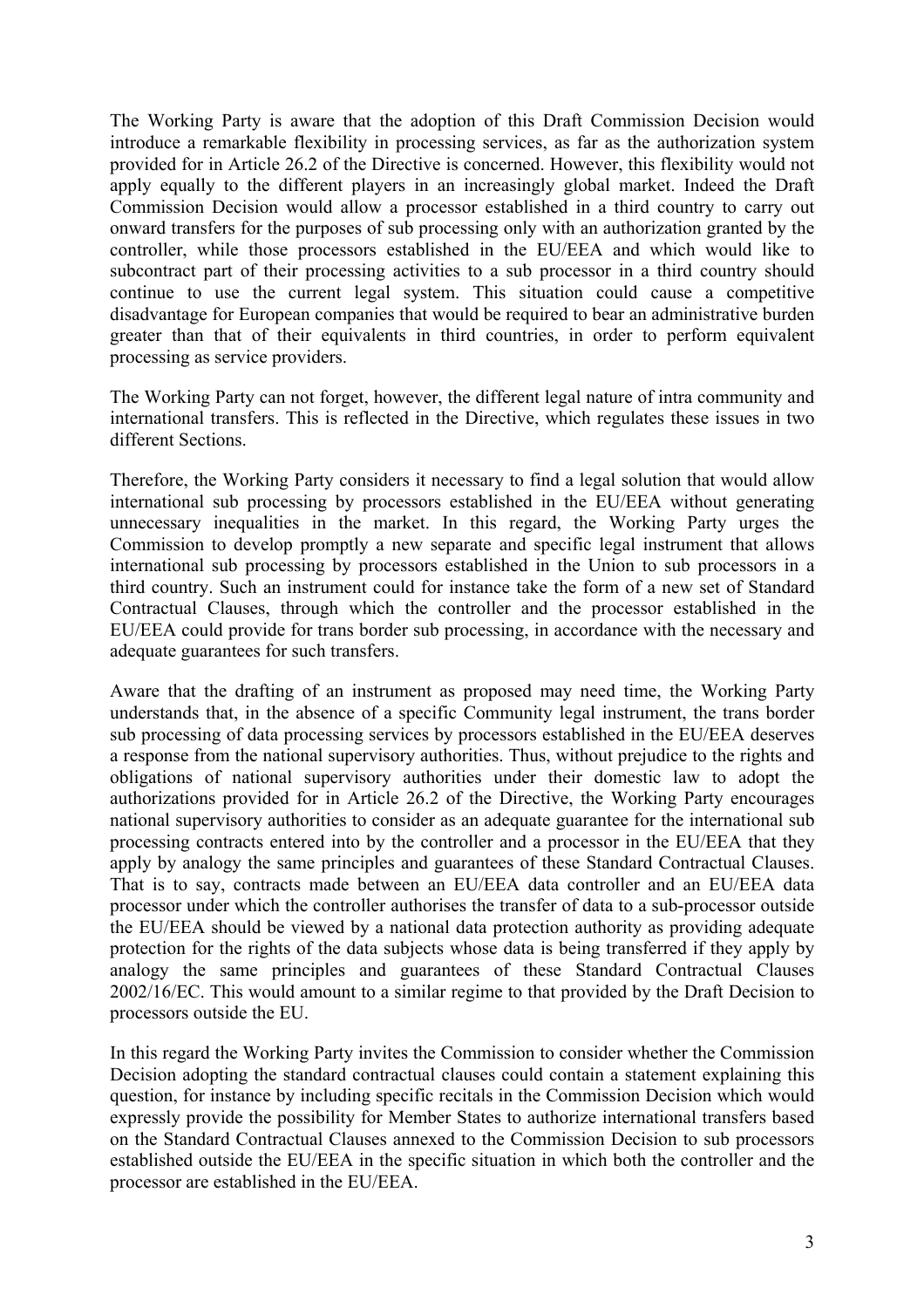These references should include the advisability of allowing this type of outsourcing through an authorization system identical to that provided for processors established outside the EU/EEA.

# **1.2. Multi-Layered Sub-Contracting**

The Working Party is aware of the need to adjust Standard Contractual Clauses to the new trans-national dimension of the processing of personal data – in particular taking account of the widespread practice of "sub processing" certain processing operations.

Given the above premise, the Working Party takes note of the inclusion of a sub contracting clause in the Standard Contractual Clauses (SCCs) "controller to processor", where such clause is designed in accordance with the scheme that is contained in the document mentioned in Clause no. 11 (i.e. as a written agreement between data importer and subcontractor based on the data exporter's prior written consent and modelled after the controller-to-processor Standard Contractual Clauses).

Sub processing of the processing operations mostly consists in appointing entities established in third countries as data processors; the third countries in question often do not ensure adequate safeguards and the processed data are also exposed to the application of local laws

At the same time, the Working Party would like to call upon the Commission to carefully evaluate the advisability of also allowing a sub processor to stipulate subsequent sub processing agreements with further third parties; in particular when sensitive data are processed or in case of processing operations carrying specific risks to data subjects (i.e. biometric data, genetic data, judicial data, financial data, data on children, profiling).

This would actually give rise to major chains of sub processors that might act independently of the data controller's instructions; additionally, it would be difficult to "keep track" of the various sub processors especially in order to establish tasks and responsibilities vested in the individual entities.

In its Working Document on Preliminary views on the use of contractual provisions in the context of transfers of personal data to third countries the Working Party indicated that onward transfers to bodies or organisations not bound by the contract should be specifically excluded by the contract, *unless it is possible to bind such third parties contractually to respect the same data protection principles*. This is the purpose of the Draft Commission Decision<sup>3</sup>

The Working Party is fully aware of the current organisational pattern of worldwide markets, whereby long chains of sub-processors are an integral part of the international business structure.

Given this context, a system of SCCs envisaging a single sub processing layer (from the data importer to one sub processor) is unsuitable for coping with the existing business scenarios.

The Working Party has accordingly decided to accept the introduction of a "multi-layered" sub processing clause, on condition that appropriate safeguards are laid down to protect data subjects in the light of the aforementioned risks.

<sup>1</sup> 3 Document WP 9, 22 April 1998:http://ec.europa.eu/justice\_home/fsj/privacy/docs/wpdocs/1998/wp9\_en.pdf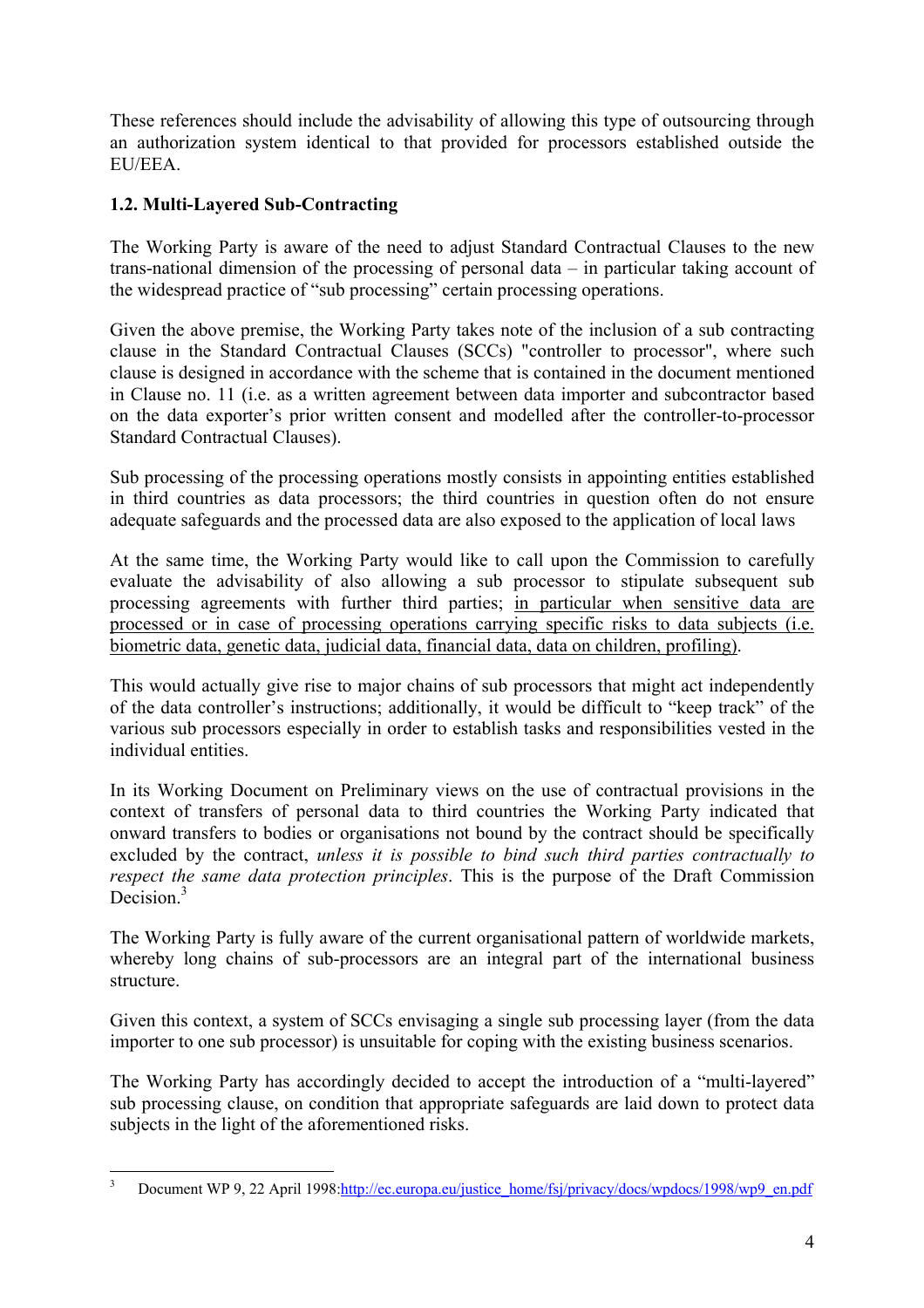Applying contractual clauses to all different layers of sub processing operations will introduce greater uniformity in business as all subcontracts of processing operations covered by the standard contractual clauses shall be subject to the same clauses and stipulations. In addition this will simplify current situation by increasing legal certainty whereby it is not evident that where data importers subcontract their processing activities to other sub processors they require prior written consent of the data controller and impose contractual obligations that will ensure the same level of protection as provided by the contractual clauses.

Following this line of thought, it would appear appropriate to consider that a "multi-layered" sub processing clause can be lawful if the decision to commit the processing to further sub processors goes hand in hand with the careful assessment of the specific requirements and features of the processing operations that justify such decision. The assessment in question will have to be especially accurate if the number of sub processing layers is especially high and should also pay particular attention to the purpose limitation principle so as to ensure that the initial purpose for which the controller transferred the data to the data importer for processing services is not altered by the different sub processing contracts that could be entered into.

Given the above premise, providing for a sub processing system in which multiple sub processors may be sequentially entrusted with part of the processing is an interesting option the Working Party might also endorse, if the precondition related to the existence of specific technical and organisational requirements to be met by the data controller is fulfilled under the terms described above. In this regard the data exporter should also introduce organisational solutions to facilitate exercise of data subjects' rights (access, rectification, objection, erasure, etc.). This might entail, for instance, specifying a single corporate contact point for data subjects to exercise their access rights (at the data controller's headquarters), or else developing clear-cut procedures – to be made known to all processors and sub-processors – in order to provide data subjects with the personal data to which they may request access.

The Article 29 Working Party considers that Clause 11 –Subcontracting- of the Commission's Draft Decision includes the elements necessary to adequately ensure that the whole chain of possible sub processing operations will continue to ensure the level of protection set out by the standard contractual clauses. In addition the obligations imposed in Clause 4 (obligations of data exporter) and Clause 5 (obligations of data importer) will ensure that the controller and the processor are obliged to ensure this level of protection through all the layers of subcontracts. In this regard the Working Party suggests that in parallel with the obligation imposed on the data importer (processor) of sending a copy of any subcontract he concludes to the data exporter, the data exporter should keep an updated list of the individual processors and sub-processors making up the "contractual chain".

In the same vein, the competence of data protection authorities to conduct audits of the data importer as well as sub processors of the data importer will be essential to ensure compliance with contractual clauses and the level of protection required by all different sub processors involved in the processing activities of the personal data being transferred subject to the standard contractual clauses.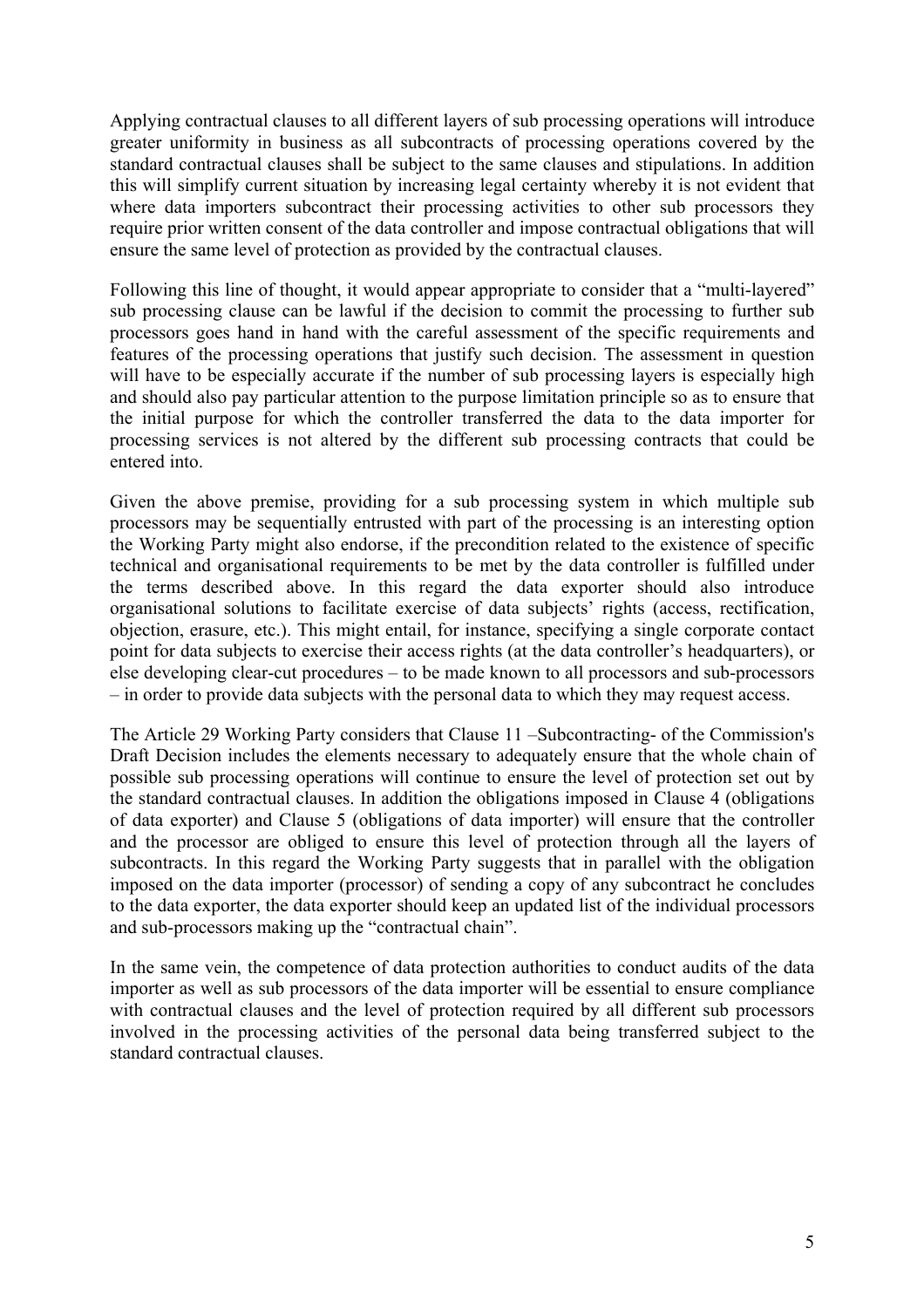# **2. Other issues**

# **2.1 Audits:**

The proposed standard contractual clauses would foresee the possibility for data protection authorities to have powers allowing them to inspect the full chain of sub processing: the data controller, the data processor(s), and the sub processor(s) and, where appropriate, to take binding decisions on them. Therefore the Working Party recommends adapting Clause 8 (Cooperation with supervisory authorities).

# **2.2 Governing Law**

Clause 9 of existing contractual clauses provides that the Clauses shall be governed by the law of the Member States in which the data exporter is established. In order to ensure legal certainty and consistency, it would be stated that the law governing contracts entered into for sub processing services should also be the law of the Member State in which the data exporter is established.

# **2.3 Consequences for the old set of clauses**

The Draft Commission Decision proposes the repeal of Decision 2002/16/EC. The question arises whether those transfers contract entered into EU/EEA controllers and third country processors by applying the standard contractual clauses of Decision 2002/16/EC would be also repealed and accordingly would have to be converted into the new set of contractual clauses "controller to processor". Requiring the adaptation of all existing contracts concluded under the contractual clauses of the Commission Decision 2002/16/EC would create a significant and disproportionate burden both for stakeholders and data protection authorities.

However maintaining in force Contractual Clauses approved by Decision 2002/16/EC may be not the better solution than having to re-authorize the current international transfer agreements. This could cause legal uncertainty.

As a solution the Working Party recommends that the Commission includes transitional provisions in the Decision itself (perhaps in Article 6) providing that the international transfers authorized pursuant to the repealed Decision 2002/16/EC shall remain in force as long as the transfers and data processing described in the initial signed contractual clauses have not changed. However, if the companies that have used the 'old' clauses wish to amend the 'old' clauses or wish to introduce sub processing arrangements, they will be required to amend the 'old' clauses to bring them into line to the new Standard Contractual Clauses and apply for a new authorization in accordance with national legislation.